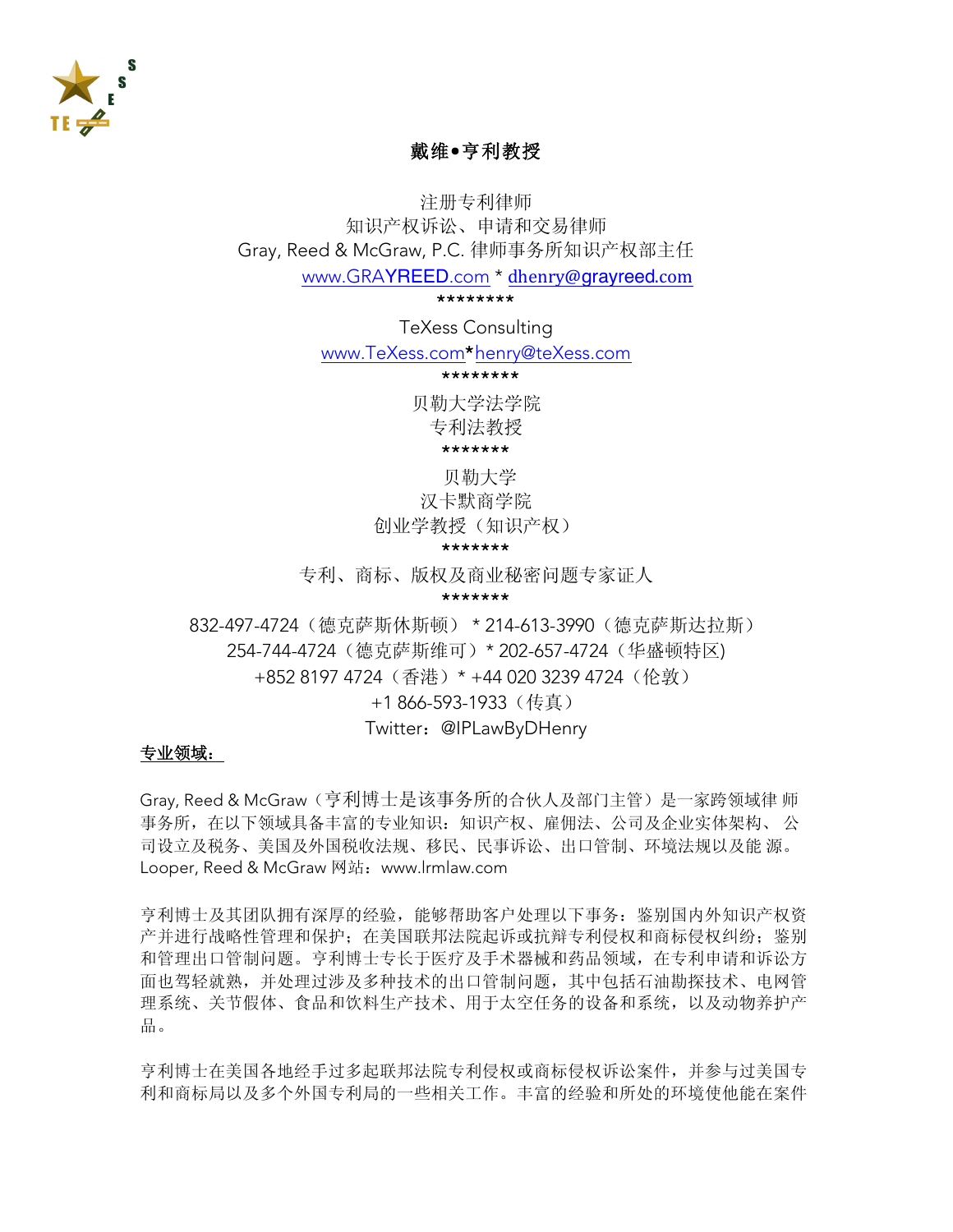

密集、节奏明快的专利诉讼法院中游刃有余, 例如德克萨斯州东区法院。在他多年的法务 生涯之余, 自 1994年起他一直担任贝勒大学法学院专利法教授, 目前还在贝勒大学汉卡 默商学院执教创业学专业。

### 亨利博士的专长领域:

- § 专利诉讼控辩
- § 专利和商标战略规划、申请和许可
- § 商标和商业秘密诉讼
- § 出口管制合规管理

#### 过往及当前执业资格:

- § 美国专利和商标局
- § 美国最高法院
- § 美国联邦巡回上诉法院
- § 美国第五巡回上诉法院
- § 美国德克萨斯州东区地方法院
- § 美国德克萨斯州南区地方法院
- § 美国德克萨斯州西区地方法院
- § 美国德克萨斯州北区地方法院
- § 美国罗德岛地区地方法院
- § 美国马萨诸塞州地区地方法院
- § 美国科罗拉多州地区地方法院
- § 美国加利福尼亚州南区地方法院
- § 美国密苏里州东区地方法院
- § 美国伊利诺州南区地方法院
- § 美国威斯康星州东区地方法院
- § 美国爱达荷州地区地方法院
- § 特拉华州衡平法院
- § 加拿大专利局

#### 专业/非专业经历:

§ 作为贝勒大学指导教师和导师为 Delta Delta Delta 成员及美国荣誉学者协会成员 提供指导

- § (州和本地)律师协会及专业小组的积极讲演者
- § 美国空军辅助部队中校(联队公共事务官员)
- § 儿童医疗急救小组志愿飞行员
- § Greater Waco 地区航空联盟顾问
- § 军队子弟教育联盟董事会副主席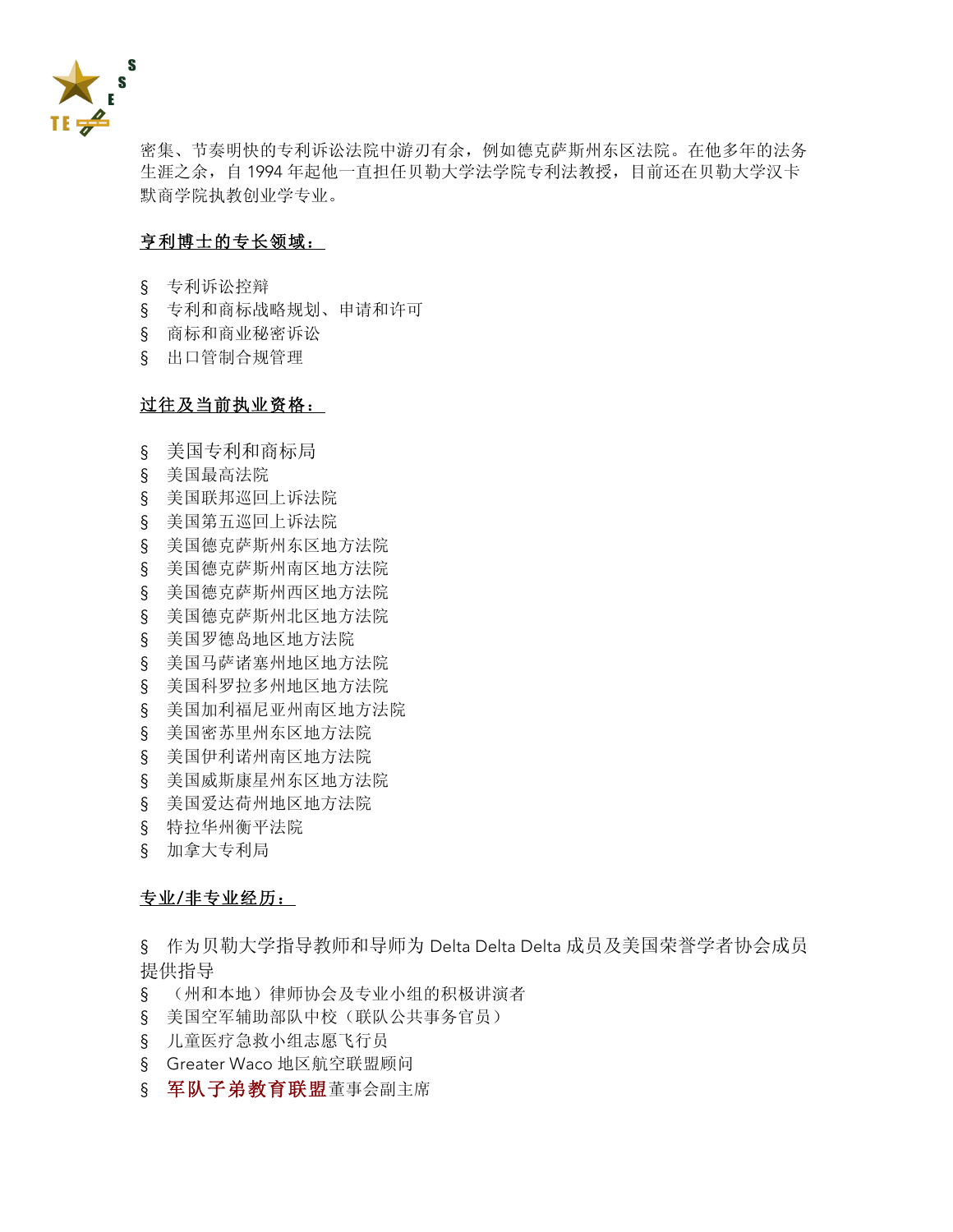

# 演讲、引言和出版物摘录:

§ 2014-17: Stradford Faculty Teaching Continuing Legal Education courses on Export Control Law Issues.

§ 2015: University of Shanghai Science and Technology Lecture: "Intersection of IP and Advancement of Technology".

§ 2012 "Preparing Your Device Portfolio for Litigation: Limiting Liability and Managing and Reducing Costs", 医疗设备专利会议, 美国会议协会, 波士顿, 马萨诸 寨

§ 2012: "The Impact of Recent Patent Law Cases and Developments", 2012版, **Aspatore Press** 

§ 2012: "Getting IP Right: How to Avoid the Landmines that Trademarks, Copyrights and Patents Can Create", SmartBusiness 杂志

§ 2011: State Bar of Texas - Essentials of Business Law(休斯顿,德克萨斯)— "The Basics of Patents, Trademarks and Copyrights for Non-IP Attorneys"

§ 2010: 医疗设备专利诉讼(纽约市)- "The 'Should We?', 'When Do We?' and 'When We Do, What Then?' of Markman Hearings in Patent Litigation"

§ 2006: 德克萨斯州律师协会会议 - "The Myths and Traps of Intellectual Property"

§ 2000: 德克萨斯州辩护律师协会会议 - "Defensive Thinking in the Intellectual Property Realm"

§ 1999: 知识产权, "New Frontiers In Marital Property Law" - 德克萨斯大学法学院 婚姻财产学会, 被引用于此案: Alsenz v. Alsenz, 101 S.W.3d 648, Court of Appeals of Texas, Houston (1st Dist.) (2003).

§ 1998年至今: 担任多个律师协会的认可 CLE (持续法律教育) 主持人

# 教育背景:

§ 1985年获得贝勒大学法学博士学位

§ 1982年获得贝勒大学文学学士学位

# 代表性经历:

§ 在平行联邦和特拉华州衡平法院代理医疗器械公司处理涉及盗窃商业秘密、不正当竞 争和违反保密协议案件

§ 代理上市医疗器械公司抗辩专利侵权案件, 在美国联邦巡回上诉法院(华盛顿特区) 成功逆转不利判决 - Pressure Products Medical Supplies, Inc. vs. Greatbatch, Ltd., 599 3d 1308 (Fed. Cir. 2010)。http://www.cafc.uscourts.gov/images/stories/opinionsorders/08-1602r.pdf

§ 在涉及非美国侵权人的专利侵权诉讼中, 代理原告上市公司

- § 代理私有跨国公司的多起涉及版权、专利、商标侵权的案件
- § 代理石油勘探设备公司的两起专利侵权事务
- § 代理私有宠物用品公司的专利侵权和违约案件
- § 代理软饮料公司向竞争对手提起商标侵权诉讼